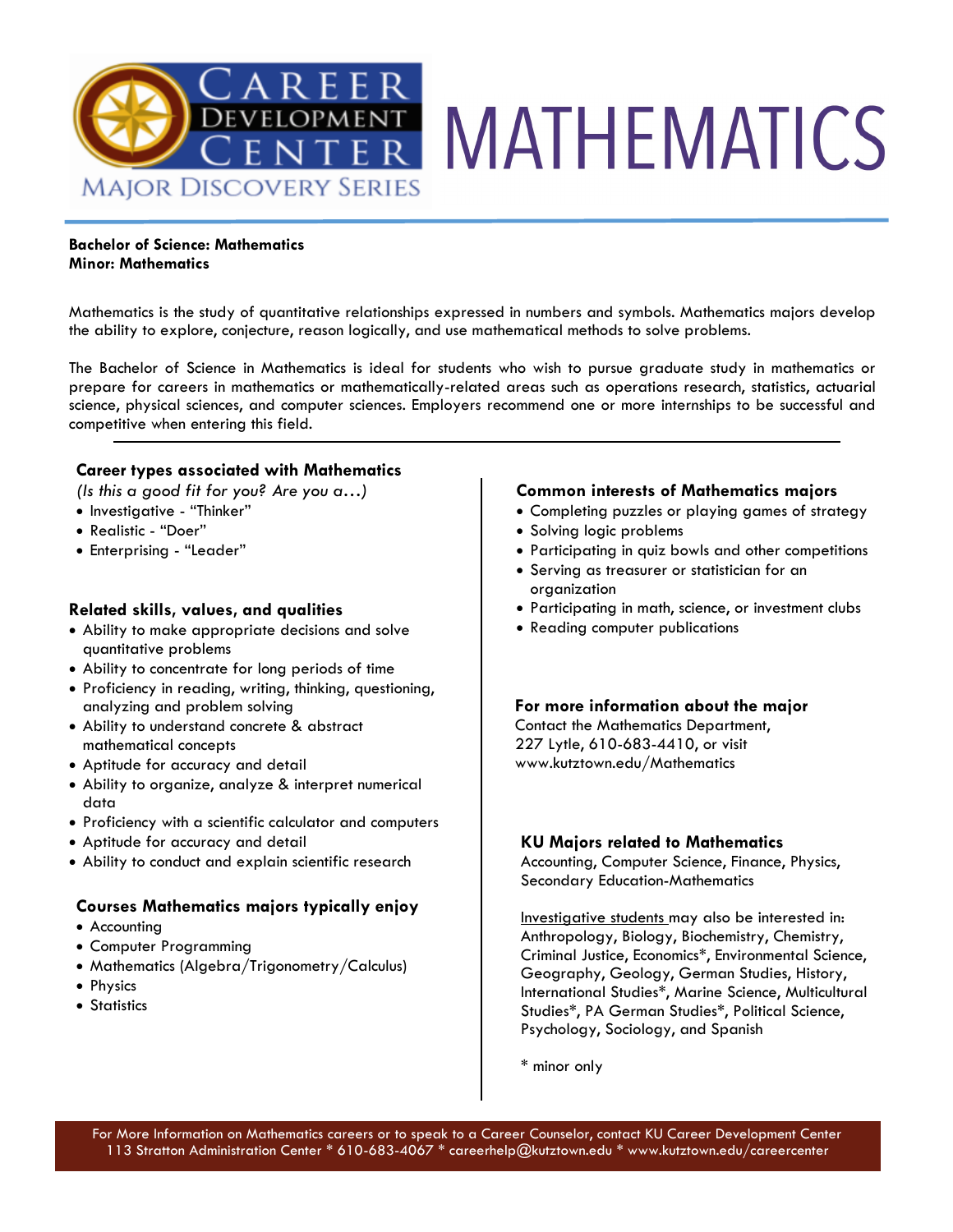# FOUR STEPS **TO SUCCESS**

# DISCOVER EXPERIENCE MOPLEMENT

2<sup>ND</sup> YEAR

# 1<sup>ST</sup> YEAR

EXPLORE >

- Enroll in the Career Exploration Certificate.
- Attend info sessions to learn about career development and personal branding.
- Take a career assessment to identify and confirm interests.
- Get involved in campus clubs and organizations.
- Develop basic workplace skills through jobs or volunteer work.
- Talk with professors, family, and friends about career ideas.
- Conduct informational interviews with professionals working in fields of interest.
- Develop a relationship with your professors and faculty advisor.
- Meet with CDC career coach.
- Attend info sessions to learn about resume writing, and externships.
- Confirm your choice of major and consider options for double major or minor.
- Research careers of interest.
- Complete a job shadowing (externship) experience.
- Seek meaningful employment or volunteer work in a field related to your major.
- Explore options for undergraduate research and study abroad.
- Write a resume and have it reviewed by the CDC.
- Manage your online presence.

# 3RD YEAR

- Enroll in the Career Success Certificate.
- Complete an internship and/or undergraduate research.
- Attend info sessions about internships, interviewing, job search strategies, and grad school.
- Build a LinkedIn profile and continue to monitor your online presence.
- Complete a mock interview.
- Build skills through research projects, part-time employment, and volunteer work.
- Participate in employer panels, site visits & networking events.
- Attend internship & job fairs.
- Take on a leadership role in a student organization or work.
- Consider graduate school options and prepare for admissions tests.

# 4TH YEAR

- Attend your Senior Kick-off and other info sessions to prepare for job search/grad school.
- Update your resume and LinkedIn profile.
- Create cover letter drafts.
- Gain experience through internships and/or undergraduate research.
- Secure references for job/grad school applications.
- Create your "30 second" commercial/elevator pitch.
- Meet with CDC to develop job search strategies.
- Research employers.
- Network with professionals through events and social media.
- Join a professional organization in your discipline.
- Attend the senior etiquette luncheon or dinner.
- Participate in job fairs and on-campus interviewing.

# **Sample Career Titles**

Mathematics majors can be found working in a wide variety of career fields. Here are just some career titles that may be of interest. Please note that some jobs may require further education and training.

To learn more about these careers, visit http://online.onetcenter.org or www.bls.gov/oco.

- Accountant
- Actuary
- Aerospace Engineer
- Air Traffic Controller
- Analyst
- Applications Programmer
- Applied Science Technologist
- Appraiser
- Architect
- Artificial Intelligence Programmer
- Astronomer
- Banking/Credit/Investment Manager
- Biometrician/Biostatistician
- Cartographer
- Commodity Manager
- Compensation/Benefits Administrator
- Computer Engineer
- Computer Facilities Manager
- Computer Marketing/Sales
- Computer Programmer
- Consumer Loan/Credit Officer
- Credit Manager
- Cryptographer/Cryptologist
- Data Control Administrator
- Data Processing Manager
- Database Manager
- Demographer
- Econometrician
- Economist
- Educator
- Engineer
- Engineering Lab Technician
- Environmental Technologist
- Estate Planner
- External Auditor
- Financial Auditor
- Financial Consultant/Manager
- Geologist
- Hydrologist
- Information Scientist
- Inventory Control Specialist
- Investment Banker
- Market Research Analyst
- Mathematician
- Metallurgist
- Meteorologist
- Mortgage Researcher
- Nuclear Scientist
- Operations Research Analyst
- Pharmacologist
- Physicist
- Production Manager

• Public Health Statistician • Purchasing/Contract Agent • Quality Assurance Analyst • Rate & Risk Analyst • Risk & Insurance Specialist

• Satellite Communications Specialist • Software Development Specialist

• Psychometrician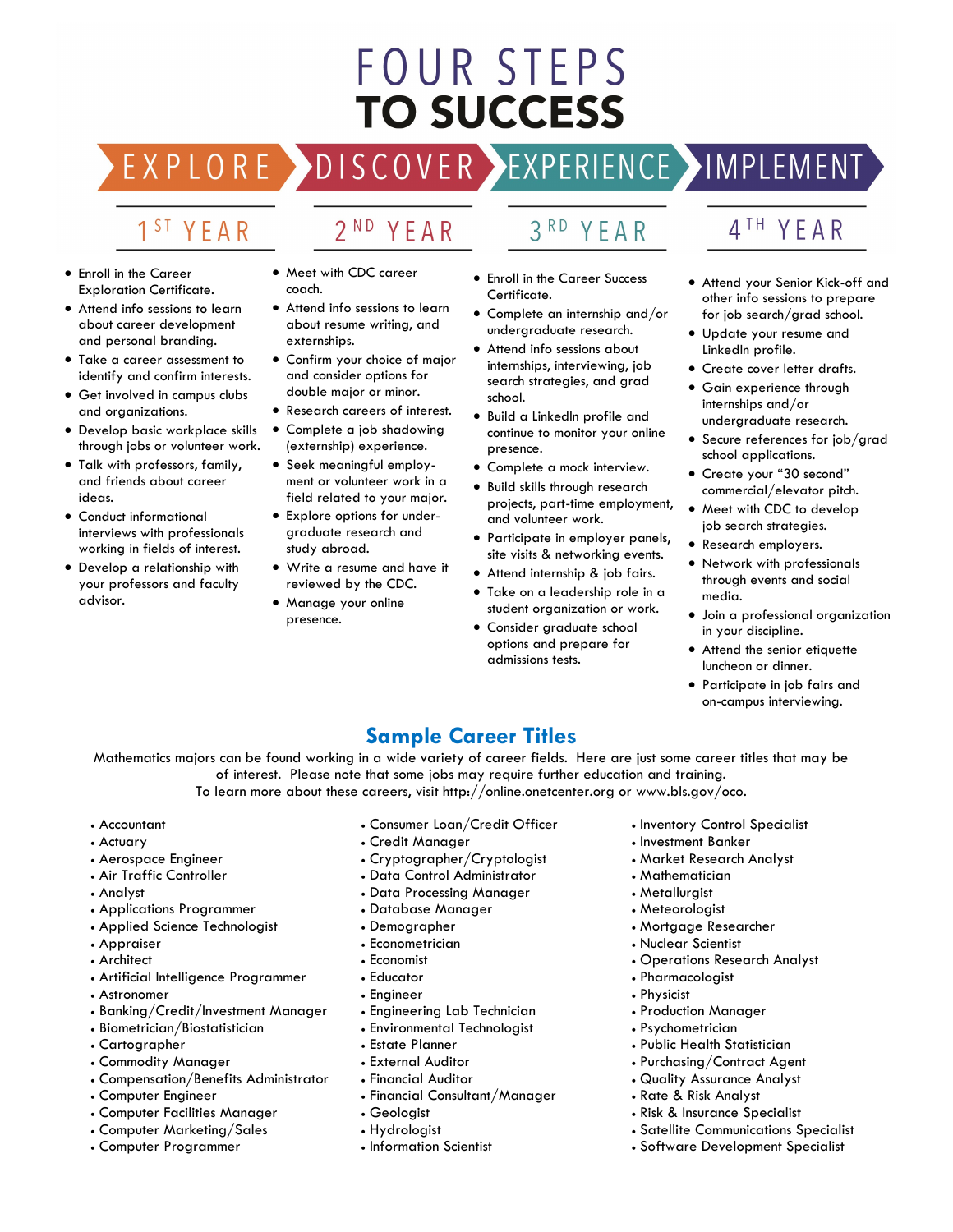# **Common Internship Sites and Employers**

Mathematics majors often find internships and employment in the following fields/industries.

- Aerospace Development
- Banks & Investment Firms
- Business & Industry
- Colleges/Universities
- Engineering Firms
- Insurance Agencies
- Medical Field
- Public & Private Schools
- Research & Development Firms
- State/Federal Government
- Technical Publication Companies
- Utility Companies

 Handshake is the primary online resource handshake for preparing and connecting students and alumni with employers. **www.kutztown.edu/handshake**

# **Useful Websites for Mathematics Majors**

Whether you are researching related career fields, applying for internships or jobs, or planning to join a professional association, these websites are for you!

#### **Industry/Employment Information**

Be an Actuary www.beanactuary.org

Careers in Federal Government www.makingthedifference.org

Careers in Math www.coolmath.com/careers.htm

Careers in Applied Mathematics www.siam.org/careers/thinking.php

DICE www.dice.com

Math Jobs www.math-jobs.com

Sloan Career Cornerstone Center www.careercornerstone.org

**TechnoCentral** www.technocentral.com

We Use Math in Careers www.weusemath.org

#### **Professional Associations**

American Mathematical Society www.ams.org

American Statistical Association www.amstat.org

Association for Women in Mathematics www.awm-math.org

Mathematical Association of America www.maa.org

Society of Actuaries www.soa.org

Society for Industrial & Applied Mathematics www.siam.org

Society of Mathematical Biology www.smb.org

#### **Related Area Employers**

Chatham Financial Clark Associates, Inc. NFI Industries Northwestern Mutual - Eastern PA PLS Logistics Services PPL Electric Utilities State Farm-Shawn Leh Agency TD Bank Vanguard